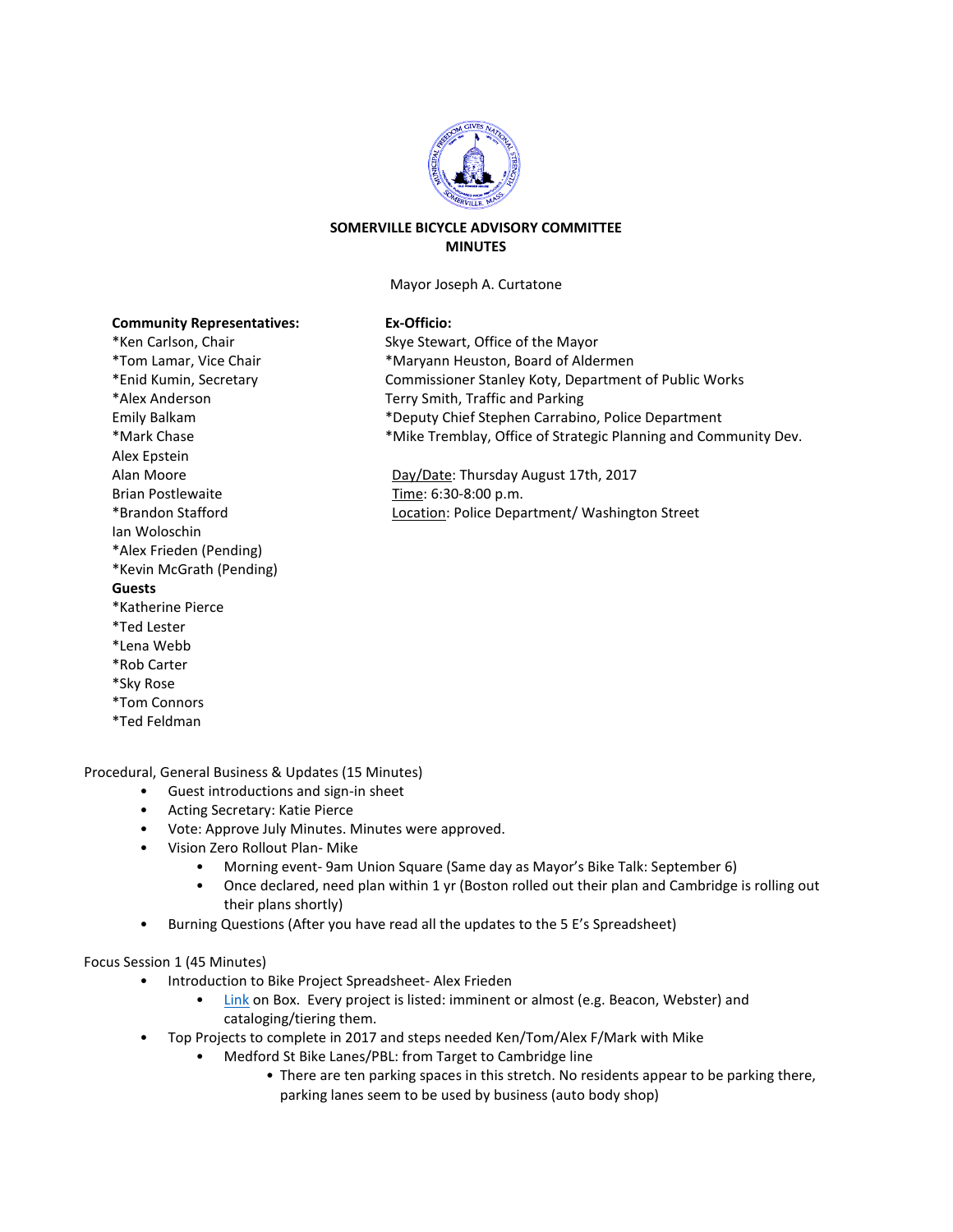- Road is getting resurfaced: bid is out and month or two it will start. This will get done this year. Issues of prioritizing projects (Mike)
	- When do you bring in engineering? If it's just parking, maybe not, but moving travel lanes require it. Sketch plan is helpful, but basic line work doesn't need consultant.
- Can we include plastic bollards? Good idea
- Should engineering draw up plans for this?
	- Yes, within next month. Tom to work with Engineering Team
	- Does alderman for the area sign off on this?
		- Ken to make sure MaryAnn is on board.
- Elm Street single-directional painted bike lanes: Somerville Ave. to Mossland/Cedar
	- Contractor only needs to restripe what was there, due to repaving.
	- Centerline striping will happen in September.
	- Won't be obligated to do bike lanes, but the City can stripe them and add a bike box. Consultants will put back sharrows.
- Cedar St Traffic Calming: Broadway to Highland.
	- Chicaning to alternate with parking (e.g. Like Lowell St).
	- Resurfacing and restriping happening in 2018
- Webster Ave PBLs: Prospect to City Line
	- Eversource work will be month or two longer. Eversource will be resurfacing.
	- Enough time for traffic commission? Yes
	- Do we need engineering consultant to sign off? Would be helpful.
	- Crosswalk to garage, needs serious consideration for at least re-striping
	- Challenge with handicap parking space on Webster: Mike and Brad working on this.
- Beacon St Surface Coating for Winter: Washington to City Line.
	- Eversource going to pay for surface coating? They are amenable, but no commitment stated yet (3 weeks away from finishing work).
		- Mike meeting next week with them, so will bring it up.
	- Remaining work? Washington St to City Line -- requires complete reconstruction to be done in spring.
- Sycamore St Contra Flow: Richdale to Willoughby.
	- Resurfacing? It's a priority but comes after Cedar on the list of what to do next.
	- Traffic calming study by a consultant placed Sycamore 2nd or 3rd on a priority list given the proximity to schools and the speed of traffic there.
		- Report is coming out to show this. The SBAC would like to see this report when it is available.
	- Require the removal of one parking space (not a huge demand, so should be okay).
- Park St Bike Lanes: entire length
	- Part of HSIP
	- What's the status? HSIP restriping -- optimistic that all can be done this year, but Park St needs repaving and HSIP funding needs to be coordinated.
	- Approval from Federal Highway Commission required to get approval for bike boxes for all 4 HSIP streets (Temple, Washington, Broadway and Marshall)
- Marshall St Contra Flow: Pearl to Broad.
	- Not tied to anything, but there's space and was done as a pilot last year
	- On the city's radar, but it just needs to be added to restriping list (key connector to Broadway).
- Broadway Resurfacing: Central to McGrath
	- Not on track for this fiscal year.
	- High on priority list.
- Hancock St Contraflow: entire length
	- Spring Hill Neighborways have been approved by traffic commission. Need to get in touch with neighbors about the work and public outreach